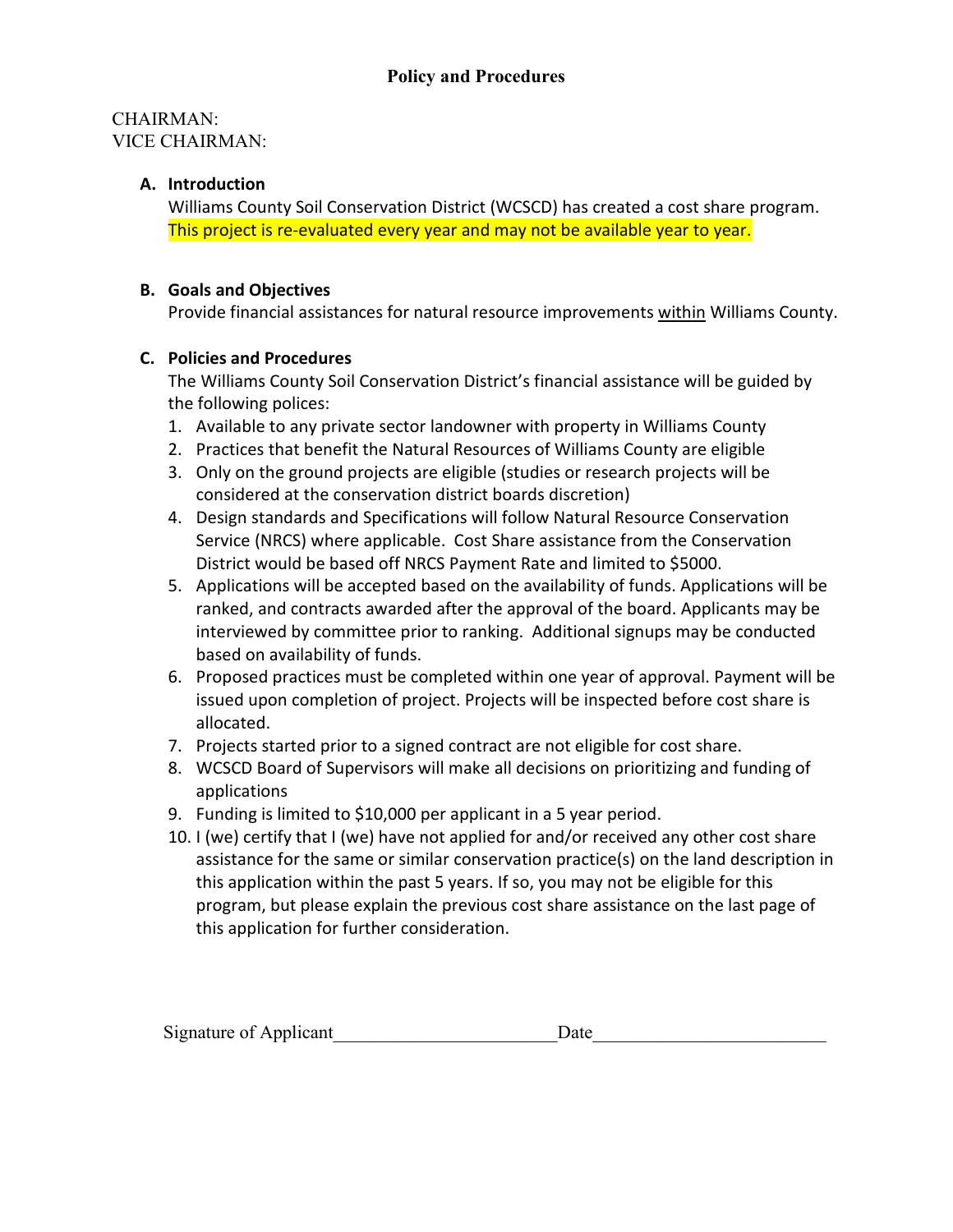

**Williams County Soil Conservation District 1106 W 2nd Street Williston, ND 58801 701-774-2319**



Williams County Soil Conservation District Cost Share Program Application

- Wells
- Pipelines
- Tanks
- **Fences**
- Grass seeding
- Erosion control
- Soil health
- Wind breaks
- Gated pipe
- Cover crops
- Any other conservation practice that enhances the Natural Resources in Williams County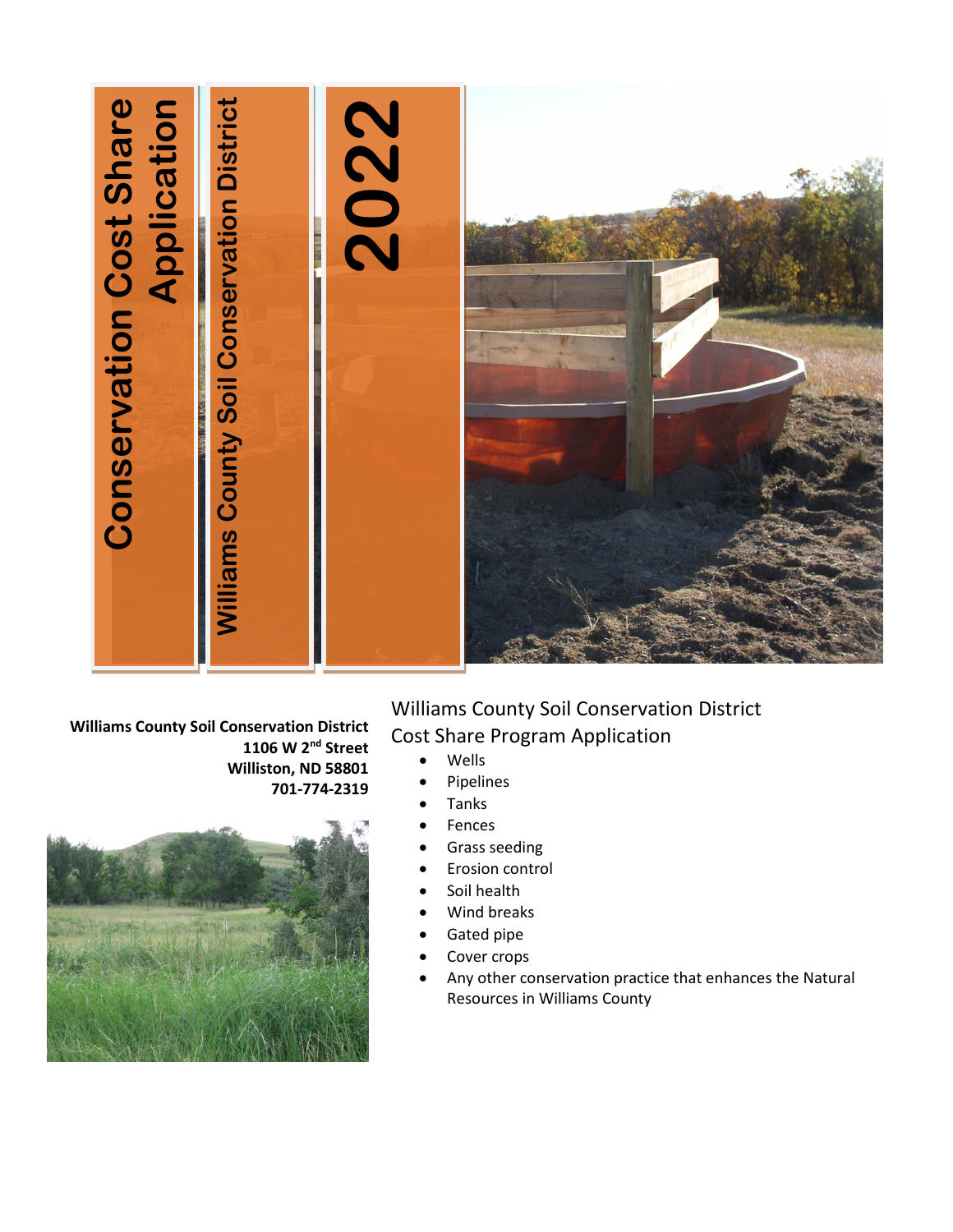# 2022 COST-SHARE APPLICATION

# Application Deadline: Subject to availability of funds

*Fill out all questions completely including proposed costs. Incomplete applications will not be processed.* **A sketch or plan map must accompany each application with the location of each proposed practice clearly indicated on it.**

|                                         | Name |                                                                                                                                                                      |
|-----------------------------------------|------|----------------------------------------------------------------------------------------------------------------------------------------------------------------------|
|                                         |      |                                                                                                                                                                      |
|                                         |      |                                                                                                                                                                      |
|                                         |      |                                                                                                                                                                      |
|                                         |      |                                                                                                                                                                      |
|                                         |      | Landowner and/or lessee name, address, telephone (if other than applicant)                                                                                           |
| <b>PROJECT INFORMATION</b><br>Location: |      | $\frac{1}{4}, \frac{1}{4}, \frac{1}{4}, \frac{1}{4}$ , Section ____, Township ____, Range _____ Nearest Town                                                         |
|                                         |      | # of Acres project benefits _______ acres. (Total acres impacted by project)                                                                                         |
|                                         |      |                                                                                                                                                                      |
|                                         |      |                                                                                                                                                                      |
|                                         |      | ,我们也不能在这里的时候,我们也不能在这里的时候,我们也不能会不能会不能会不能会不能会不能会不能会不能会。""我们的人,我们也不能会不能会不能会不能会不能会不能<br>,我们也不能在这里的时候,我们也不能在这里的时候,我们也不能会在这里,我们也不能会不能会不能会不能会不能会不能会。""我们,我们也不能会不能会不能会不能会不能会 |
|                                         |      | ,我们也不能在这里的时候,我们也不能在这里的时候,我们也不能会在这里的时候,我们也不能会在这里的时候,我们也不能会在这里的时候,我们也不能会在这里的时候,我们也不                                                                                    |
|                                         |      |                                                                                                                                                                      |
|                                         |      |                                                                                                                                                                      |
| benefited?                              |      | *PROJECT BENEFITS: Which natural resources will be benefited and how will they be                                                                                    |
|                                         |      |                                                                                                                                                                      |

\*List other conservation measures that will be employed to complement the project:

 $\mathcal{L}_\mathcal{L} = \mathcal{L}_\mathcal{L} = \mathcal{L}_\mathcal{L} = \mathcal{L}_\mathcal{L} = \mathcal{L}_\mathcal{L} = \mathcal{L}_\mathcal{L} = \mathcal{L}_\mathcal{L} = \mathcal{L}_\mathcal{L} = \mathcal{L}_\mathcal{L} = \mathcal{L}_\mathcal{L} = \mathcal{L}_\mathcal{L} = \mathcal{L}_\mathcal{L} = \mathcal{L}_\mathcal{L} = \mathcal{L}_\mathcal{L} = \mathcal{L}_\mathcal{L} = \mathcal{L}_\mathcal{L} = \mathcal{L}_\mathcal{L}$ 

\_\_\_\_\_\_\_\_\_\_\_\_\_\_\_\_\_\_\_\_\_\_\_\_\_\_\_\_\_\_\_\_\_\_\_\_\_\_\_\_\_\_\_\_\_\_\_\_\_\_\_\_\_\_\_\_\_\_\_\_\_\_\_\_\_\_\_\_\_\_\_\_\_\_\_\_\_\_